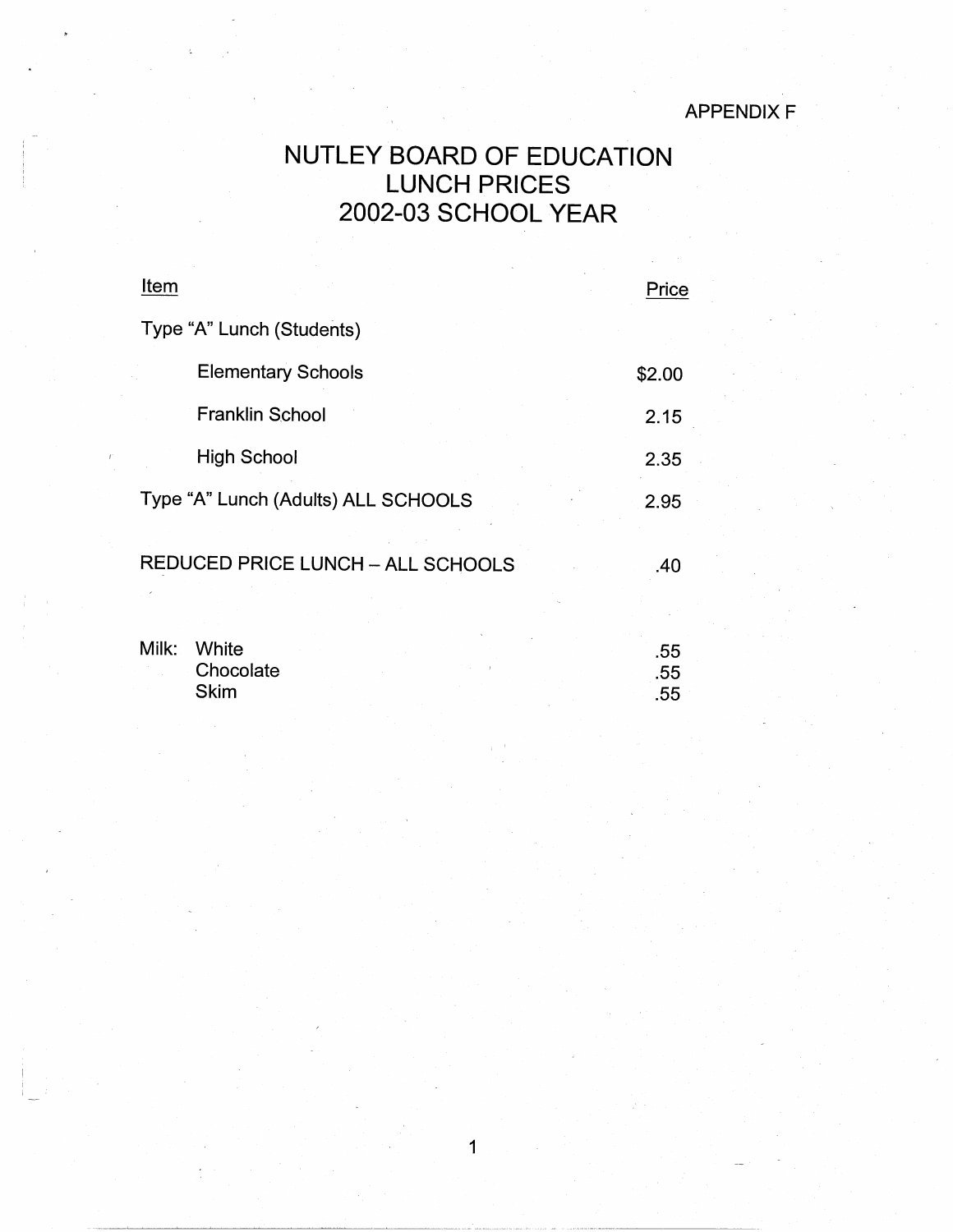## **NUTLEY BOARD OF EDUCATION LUNCH PRICES 2002-03 SCHOOL YEAR**

## A la carte Items - (High School/Franklin School)

| Deli Bar  | $\blacksquare$   | (High School Only)                        | \$2.35 |
|-----------|------------------|-------------------------------------------|--------|
| Salad Bar | $\sim$ 100 $\mu$ | (High School Only)                        | 2.35   |
|           |                  | Salad/Sandwich Platters - (Franklin Only) | 2.25   |

|  | Sandwiches: Steak (High School Only) | 2.15 |
|--|--------------------------------------|------|
|  | Cheese Steak (High School Only)      | 2.25 |
|  | Cheese                               | 1.95 |
|  | <b>Peanut Butter</b>                 | 1.80 |
|  | Meat - Regular                       | 2.10 |
|  | <b>Meat and Cheese</b>               | 2.15 |
|  | Tuna                                 | 2.15 |
|  | Egg Salad                            | 1.85 |
|  | Turkey                               | 2.10 |

| Item                                                                         | Price                |
|------------------------------------------------------------------------------|----------------------|
| Hamburger w/Chips                                                            | \$1.85               |
| Hot Dog w/Chips                                                              | 1.80                 |
| Pizza w/Chips                                                                | 1.80                 |
| *Chicken Nuggets w/Chips                                                     | 1.80                 |
| Salads: Fruit Salad ("A" Lunch)<br><b>Student</b><br>Fruit Salad ("A" Lunch) | 2.10                 |
| Adult<br>Small<br><b>Small with Cheese</b>                                   | 2.75<br>1.35<br>1.55 |

\*Not available at high school

-----~-----'--- . -------·-~~--~-

2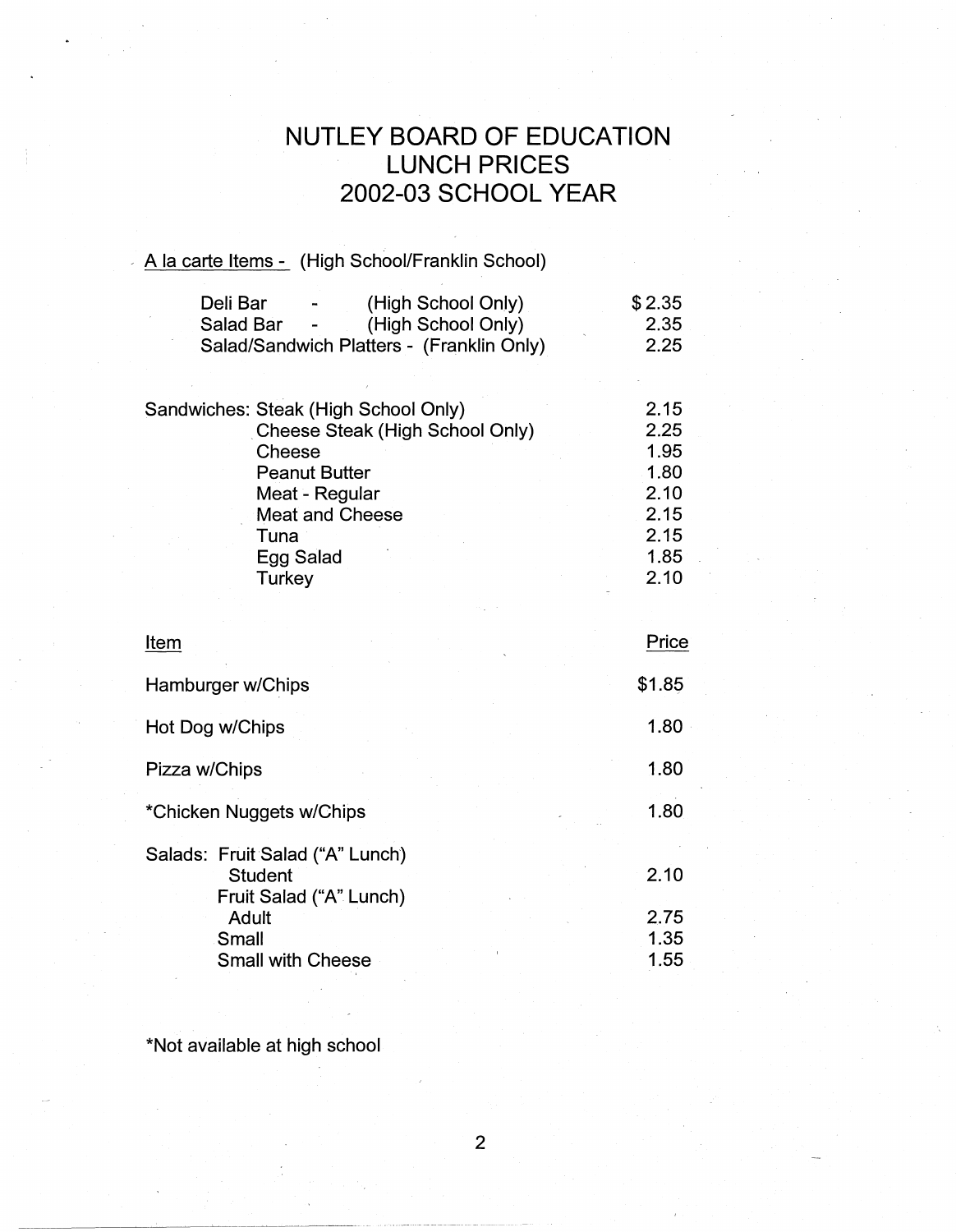| Item                                | Price       |
|-------------------------------------|-------------|
| <b>Tuna Salad Bowl</b>              | 1.65        |
| <b>Cottage Cheese Bowl</b>          | 1.25        |
| <b>Cottage Cheese with Fruit</b>    | \$1.60      |
| Egg Salad Bowl                      | 1.40        |
| <b>French Fries</b>                 | 1.00        |
| <b>French Fries w/Cheese</b>        | 1.25        |
| <b>Onion Rings</b>                  | 1.00        |
| Popcorn Chicken                     | 1.50        |
| Mozzarella Sticks                   | 1.30        |
| Domino's Bread Stick w/Sauce        | 1.60        |
| Soup: Cup<br><b>Bowl</b>            | .95<br>1.10 |
| Ice Cream                           | .75         |
| <b>Specialty Ice Cream</b>          | .95         |
| <b>Sundae Cups</b>                  | 1.15        |
| Ice Cream Nut Cones                 | 1.00        |
| <b>Frozen Bars</b>                  | 1.25        |
| Chipwich                            | 1.50        |
| Pies & Cakes                        | .85         |
| Jello                               | .65         |
| Puddings - Rice, Chocolate, Vanilla | .80         |
| Pop Tarts                           | 1.00        |

3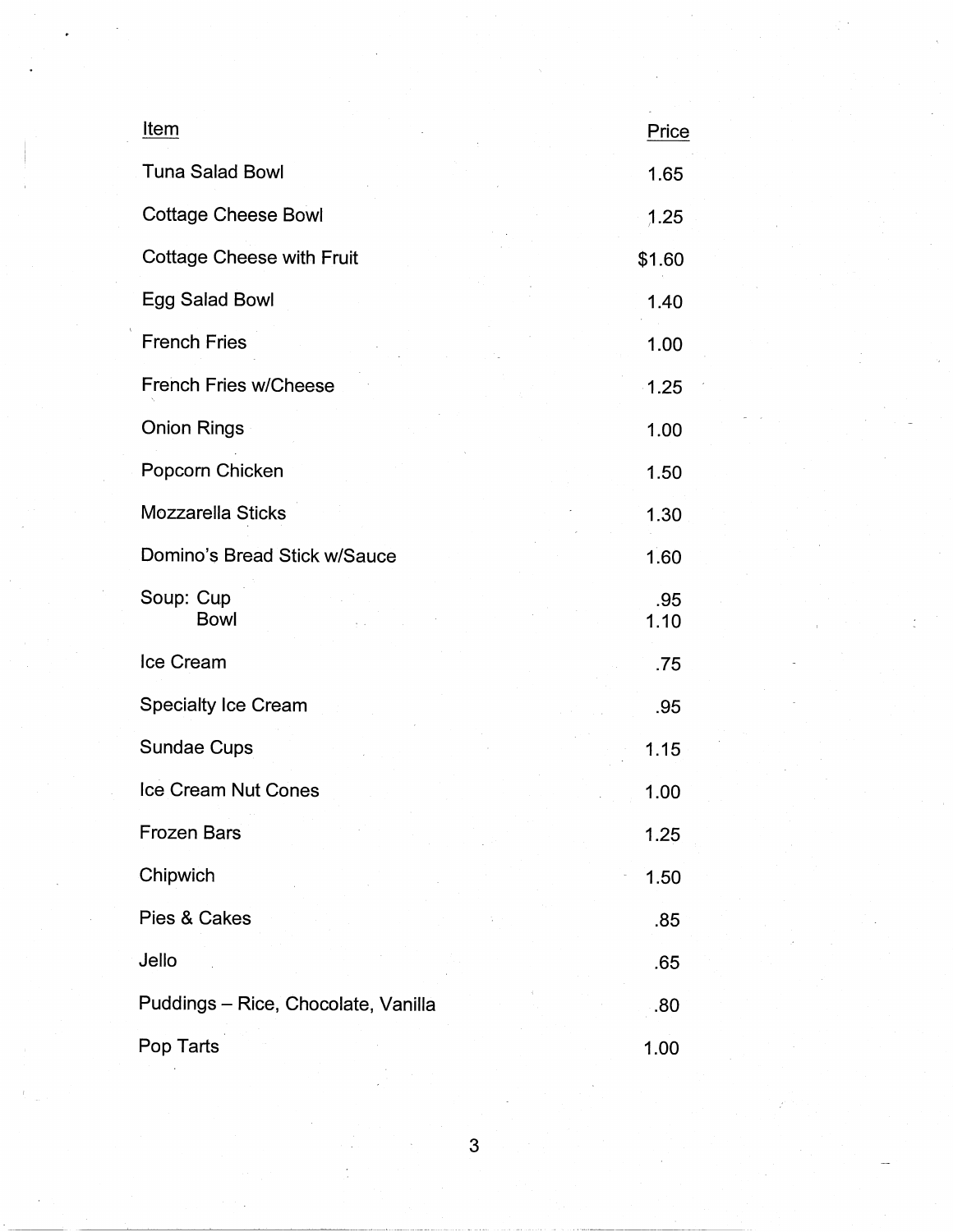| <u>Item</u>                   | Price |
|-------------------------------|-------|
| 20 oz. Drinks - Bottle        | 1.25  |
| 12 oz. Drinks - Cans          | 1.00  |
| <b>Large Pretzel</b>          | .75   |
| Jumbo Cheese Pretzel          | .90   |
| Oreos                         | .80   |
| Cookies (3 pack)              | .75   |
| Cookies - any flavor (2 pack) | .50   |
| Mrs. Goodcookie (2)           | .90   |
| <b>Funnel Cake</b>            | .90   |
| <b>Chips Ahoy</b>             | .80   |
| <b>Fruit Roll-ups</b>         | .70   |
| <b>Ritz Bits</b>              | .90   |
| <b>Granola Type Bars</b>      | .80   |
| <b>Fig Newtons</b>            | .80   |
| <b>Gold Fish Crackers</b>     | .65   |
| Nutri-Grain Bars              | .85   |
| <b>Brownies</b>               | .80   |
| Small Chips, etc.             | .50   |
| Combos                        | .85   |
| <b>Andy Capp Hot Fries</b>    | .70   |
| Pringles                      | 1.10  |

4

i<br>A